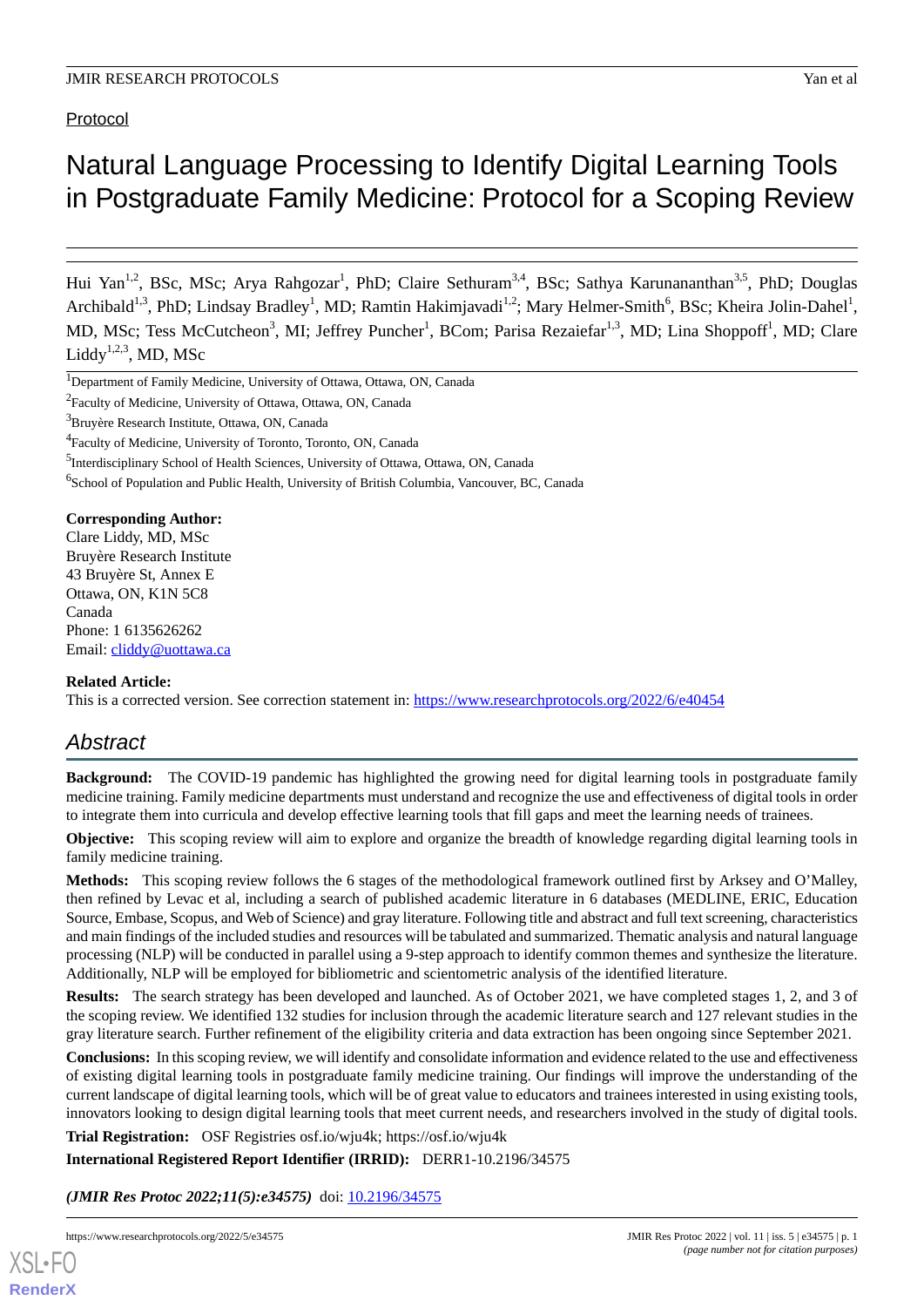#### **KEYWORDS**

digital learning tools; medical education; primary care; digital learning; scoping review; family medicine; bibliometric; scientometric; natural language processing; e-learning; medical curriculum; medical curricula; medical school

# *Introduction*

#### **Background**

The onset of the COVID-19 pandemic and subsequent rapid transition to distance learning have highlighted the growing need for digital learning tools [[1\]](#page-7-0), which include any electronic application, game, or resource that supports education [[2,](#page-7-1)[3](#page-7-2)]. In this study, "digital learning tools" refers to any online or offline computer-based resource, mobile app, electronic game, or resource that supports, enhances, or contributes to medical education. Students currently enrolled in postsecondary education programs are familiar with technology and eager to utilize such tools to support their education. The growing demand for these tools reflects the current preference by students for digital tools to acquire and consolidate information [[4\]](#page-7-3).

Digital learning tools boast a variety of benefits, including enhanced learning with fewer resources, increased levels of feedback, and more detailed assessments, making them an effective resource for learners looking to meet the challenges of medical education in a digital age [\[5\]](#page-7-4). Previous literature reviews have been conducted on digital learning tools in the education of health professionals [[6-](#page-7-5)[18\]](#page-8-0). However, little research has been done to explore what digital learning tools are currently available for postgraduate family medicine training. This scoping review will provide an overview of research activities relating to the development and use of digital learning tools in this discipline. These results could promote broader use of existing tools and help identify gaps that would inform research and development of new tools for family medicine training. The information generated from this type of review is particularly valuable in family medicine, because this field is a broad-based clinical discipline facing the unique challenges of increasing the efficiency of training, meeting increased demands for social accountability, addressing the shift toward competency-based education, and keeping up with continuous advances in medical education [\[19](#page-8-1),[20\]](#page-8-2).

As postgraduate family medicine training evolves, it is critical to understand where and how digital learning tools are being developed, as well as how learners use and perceive them, to design validated frameworks for the development of such tools. To this end, our team is conducting a scoping review to explore, organize, and understand the breadth of knowledge regarding digital learning tools in family medicine training. To do this, we will utilize the scoping review methodology outlined by Arksey and O'Malley [\[21](#page-8-3)] and Levac et al [[22\]](#page-8-4), supplemented by natural language processing (NLP) techniques, to analyze the content and semantic structure of the included resources and perform social network analysis of their citations [\[23](#page-8-5)].

# **Objectives**

This scoping review has three major objectives: (1) identify existing digital learning tools in postgraduate family medicine training; (2) identify and compare common themes and content

areas across various studies emerging from thematic analysis and NLP techniques; and (3) identify coauthorship networks in the review's field of research to understand what resources are informing tool development.

These objectives align with the scoping review methodology. Specifically, a scoping review is useful for mapping fields with a wide and diverse range of material, and is an effective mechanism for presenting research findings to knowledge users. The NLP techniques will serve to supplement and enrich the thematic analysis, while the social network analysis will lay foundational knowledge about scientific collaboration in postgraduate family medicine digital tool research.

# **Novelty**

Several previous literature reviews have evaluated the use of gamification and serious games (ie, games used primarily for instruction or building skills, rather than amusement) and other types of digital learning tools in medical education [\[6](#page-7-5)[-18](#page-8-0)]. Many of these reviews have aimed to compare specific types of digital learning tools to traditional forms of education, summarizing the findings from randomized controlled trials (RCTs). The current scoping review will identify and consolidate information about all digital learning tools, including serious games, web-based resources, mobile apps, and social media platforms. This review will also include all publication types and gray literature. Since many new tools have not yet undergone formal evaluation processes through RCTs, a search of studies beyond RCTs is vital to capturing a complete picture of available tools and evidence related to their development, implementation, and use. Furthermore, this study will focus specifically on tools used in postgraduate family medicine education and identify gaps in the development and use of digital learning tools in this broad-based area of medical training.

Additionally, high levels of heterogeneity found in other studies that examined specific disciplines or specific digital tools suggest the need for a scoping review in order to describe and classify the types of available digital learning tools, identify key concepts and definitions in the literature, and map various types of evidence  $[8,11,12]$  $[8,11,12]$  $[8,11,12]$  $[8,11,12]$  $[8,11,12]$ .

Finally, our scoping review will utilize artificial intelligence to organize the structure and content of the identified literature in novel ways. NLP is a type of artificial intelligence that uses machine learning algorithms to process large volumes of text effectively and is used in semantic analysis, machine understanding, clustering, and classification [[24\]](#page-8-6). Previous studies have utilized NLP to reduce the burden of the literature review process by automating the identification and selection of latent topics in papers [[25-](#page-8-7)[29\]](#page-8-8). Such studies have used clustering methods to organize literature by similar topics and to describe and group research activities into common themes to complement classification performed by humans [\[26](#page-8-9)]. As NLP develops, it may play an increasingly important role in accelerating and enhancing literature reviews.

 $XS$ -FO **[RenderX](http://www.renderx.com/)**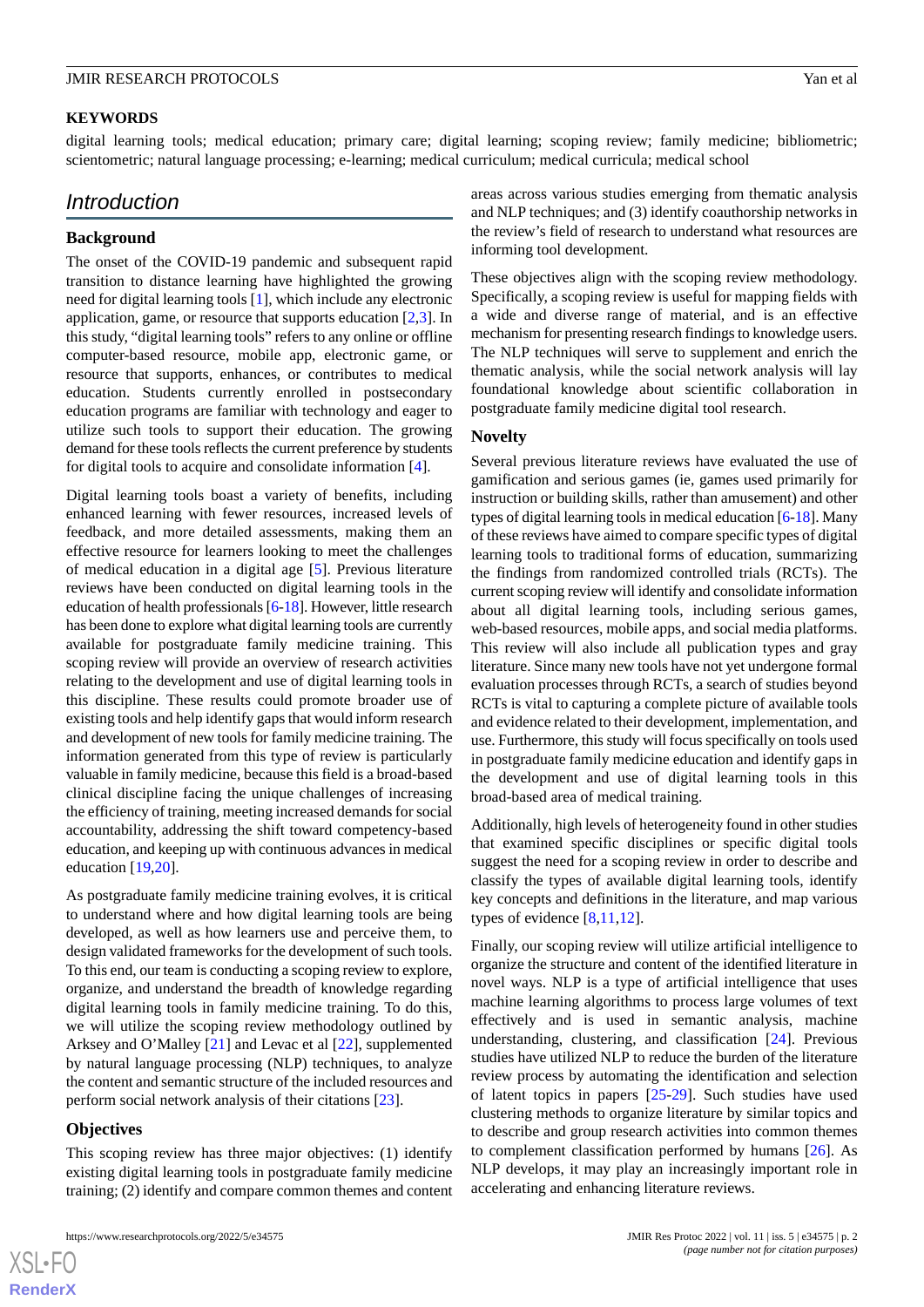In this study, we will use NLP techniques to assist with and supplement the data synthesis phase of the scoping review, specifically to identify common themes and content areas across various studies. Additionally, we will perform social network analysis—a technique that has been applied in diverse fields, including medical parasitology, information science, and information visualization [[30-](#page-8-10)[32\]](#page-8-11). We will use this analysis to examine information from chosen texts and resources to identify coauthorship and collaboration networks in the research and development of digital tools in family medicine training. By using these computational and NLP techniques, we will be able to identify major research topics and concepts and strategically recognize future directions of research and development in family medicine training.

The scoping review methodology, supported by NLP techniques, will allow us to identify and consolidate information related to existing digital learning tools in postgraduate family medicine training. This paper describes the process our team will take to identify relevant literature and collaborative networks that can be leveraged in future initiatives to design and implement digital learning tools in postgraduate family medicine training.

# *Methods*

# **Ethics Approval**

This scoping review does not involve human participants and, as such, does not require ethics approval according to the Ottawa Health Science Network Research Ethics Board. The study was registered with the OSF Registries (osf.io/wju4k).

# **Design**

Our approach is informed by Arksey and O'Malley's [\[21](#page-8-3)] methodological framework for conducting scoping reviews, which has subsequently been enhanced by Levac et al [\[22](#page-8-4)]. This approach facilitates a systematic process for developing a research question, searching academic databases, screening results from these searches, extracting data from relevant studies, and collating the results for dissemination. We will engage and involve stakeholders throughout the entire project, as evidence suggests that public engagement can enhance reviews and make the results more useful [[22](#page-8-4)[,33](#page-8-12)]. We will adhere to the Preferred Reporting Items for Systematic Reviews and Meta-Analyses Extension for Scoping Reviews (PRISMA-ScR) guidelines [\[34\]](#page-8-13). Upon completing the selection of relevant articles and sources of evidence, the proposed NLP implementation will commence.

# **Stage 1: Identifying the Research Question**

The following research question was developed through an iterative process involving discussions with the research team and knowledge users, including clinicians, medical educators, digital learning tool developers, and students: What digital learning tools exist for postgraduate family medicine training? The study development process was informed by both the lived experience of knowledge users and findings from a preliminary nonsystematic search of the literature conducted in the summer of 2020. The nonsystematic search aimed to find evidence on digital learning tools being used in postgraduate family medicine training. Due to the heterogeneity of the literature, we concluded

 $XSI - F($ **[RenderX](http://www.renderx.com/)** that a scoping review would be necessary to understand what tools were being used.

#### **Stage 2: Identifying Relevant Studies**

The search strategy was developed in consultation with knowledge users and a health sciences librarian at the University of Ottawa.

#### *Academic Literature Search*

We conducted a search of 6 academic databases, including MEDLINE, ERIC (Education Resources Information Centre), Education Source, Embase, Scopus, and Web of Science, to identify literature that describes the use of digital learning tools in postgraduate family medicine training. The major concepts that defined subject heading terms and keywords were "family medicine training" and "digital learning tools" [\(Multimedia](#page-6-0) [Appendix 1](#page-6-0)). MEDLINE, ERIC, Education Source, and Embase were searched using subject heading terms and keywords. Scopus and Web of Science were searched using only keywords, as these databases do not use subject headings. The search was built in MEDLINE and was then translated to be run in the other databases [\(Multimedia Appendix 2\)](#page-7-9). The results of the academic literature searches were imported into Covidence software for deduplication and screening.

# *Gray Literature Search*

The gray literature was searched with Google (Google LLC) to identify resources from university program websites, medical forums, and conference websites, in addition to searching for theses and dissertations. We used keywords identified in the academic literature search for the gray literature search ([Multimedia Appendix 3](#page-7-10)). The search was limited to the first 10 pages of results. An advanced Google search was also used to identify relevant resources from university websites, family medicine organizations, medical school and residency organizations, and relevant conferences. The advanced search was also limited to the first 10 pages of results. The reference lists of the included articles were reviewed for additional literature relevant to our study. We did not review the reference lists of the articles found by searching the reference lists.

# **Stage 3: Selecting Studies**

The third stage of the scoping review was study selection, which included an initial title and abstract screening, followed by full text screening.

# *Inclusion and Exclusion Criteria*

Studies were considered for inclusion if they described the design, development, implementation, or evaluation of any type of digital learning tool used for postgraduate family medicine training. We included studies of all publication types and from all countries. We excluded articles that were not written in English or French and that were published before 2010. The year 2010 was chosen as a limit because we are interested in existing or emerging technologies such as virtual reality and artificial intelligence that are presently being used in family medicine education. Given the rapid and continuous advancements in the use of technology in education, evaluations conducted before 2010 would not provide a strong indication of current technology. Moreover, a systematic review of virtual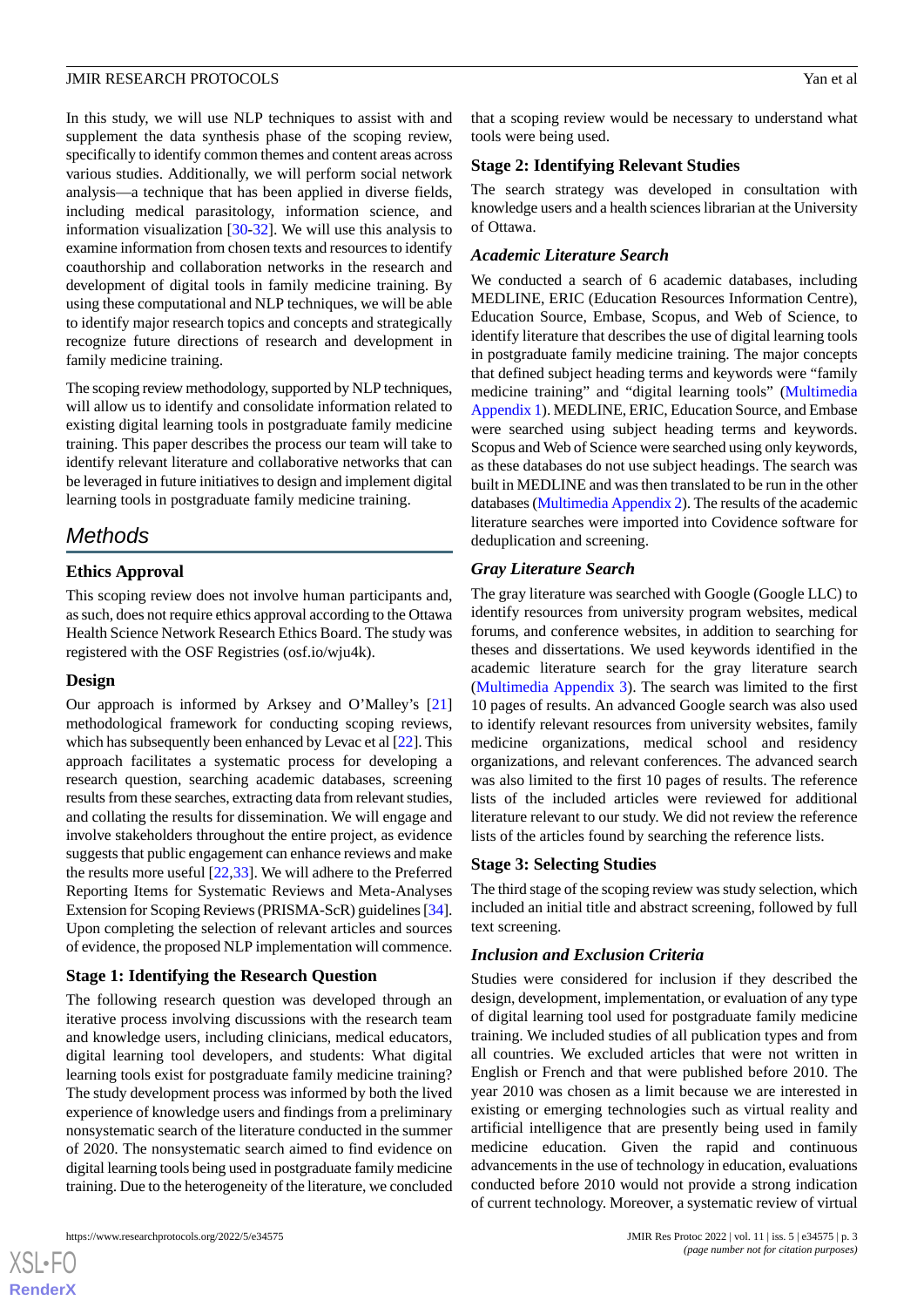reality for the education of health professionals identified only 1 reference published before 2010 [[17\]](#page-7-11). Thus, we do not expect that this choice will lead us to exclude many resources.

Since there exists a gap in the current literature examining the landscape of digital learning tools for postgraduate family medicine education, we decided to use a broad search strategy with limited exclusion criteria. However, this is an iterative process, and as such, more specific exclusion criteria will be discussed and added as we familiarize ourselves with the literature.

# *Title and Abstract Screening (Academic Literature)*

<span id="page-3-0"></span>Independent screening of the title and abstract of each article was performed by 2 reviewers based on the inclusion and exclusion criteria. If either reviewer included an article, it underwent full text screening. Additionally, if eligibility was unclear based on the information in the abstract, the article underwent full text screening.

# *Full Text Screening (Academic Literature)*

Independent screening of each of the full texts identified for inclusion was performed by 2 reviewers, who discussed any disagreements. If an agreement could not be reached, a third person was consulted. The reasons for excluding studies were documented. A PRISMA-ScR flowchart that outlines the search decision process and the number of studies included at each phase of the process has been prepared ([Figure 1](#page-3-0)) and will be disseminated in the paper describing the completed review.

**Figure 1.** PRISMA-ScR (Preferred Reporting Items for Systematic Reviews and Meta-Analyses Extension for Scoping Reviews) flowchart.



# *Gray Literature Screening*

Gray literature was screened by 1 reviewer. Relevant articles and resources were recorded.

[XSL](http://www.w3.org/Style/XSL)•FO **[RenderX](http://www.renderx.com/)**

# **Stage 4: Charting the Data**

Data will be independently extracted by 2 reviewers from the included articles and input into a data charting form. Data will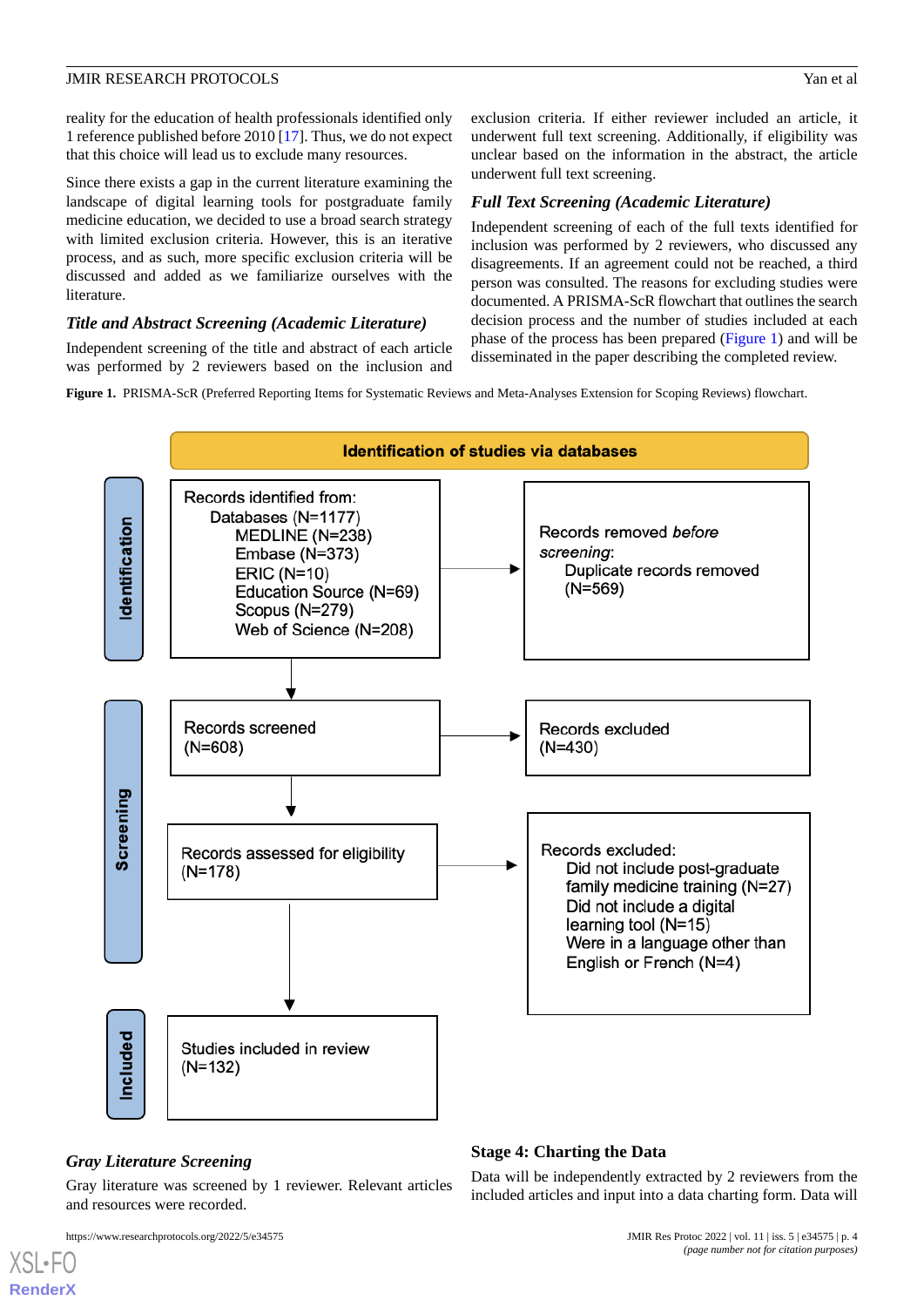include (as applicable) the title, author or authors, publication year, study objective, study design, country, description of the digital learning tool or tools, intervention description, study population, outcome measure or measures, and main findings. Charting is an iterative process, and therefore the data charting table may evolve as we familiarize ourselves with the literature. Data extraction elements may be further refined by our stakeholders, including knowledge users.

# **Stage 5: Collating and Reporting the Results**

Characteristics and findings from all included literature will be tabulated and summarized. Aggregate data will also be presented. We will conduct a manual thematic analysis of the included studies to highlight key themes emerging from the literature.

In parallel with the manual data extraction and analysis processes, NLP techniques will be used to process the text corpus and identify common themes in selected articles. The NLP experiments will follow a 9-step process [\(Textbox 1](#page-4-0)) and will be grounded in several key approaches and techniques. This is intended as an approach to supporting manual data analysis.

Rahgozar and Inkpen [[35,](#page-8-14)[36\]](#page-8-15) have shown that NLP algorithms, such as text clustering and classification, can produce useful results from less than 500 documents with an average of 10 lines each. This supports the feasibility of conducting NLP analyses on a reduced volume of texts after the selection of relevant articles and sources of evidence has been completed. A postdoctoral fellow with experience in applying machine learning in family medicine research has designed and will perform all analyses. [Textbox 1](#page-4-0) shows the sequence of steps that will be used, and we will henceforth refer to it to when describing our NLP procedure. First, the included articles will be organized (ie, corpus development) and will undergo text preprocessing (ie, tokenization, removing stop words, and clearing images) to facilitate subsequent NLP experiments (steps 1 to 2). With the text corpus prepared, we will apply NLP to organize common language and themes and conduct a social network analysis using bibliometric and scientometric methods to visualize citation networks that emerge from the selected texts. We will develop the NLP methodology iteratively to adapt it for the task at hand and decide on the model that offers the top performance (the "champion" model) based on various evaluation indices. We will also leverage NLP to visualize relevant information and findings that will inform and facilitate the synthesis of the material.

<span id="page-4-0"></span>**Textbox 1.** Step-by-step description of natural language processing.

- 1. Extraction and organization of included articles (ie, corpus development)
- 2. Text preprocessing, including tokenization, stop word removal, and image removal
- 3. Data transformation and vectorization
- 4. Loading of the data to make it available for reusability and machine learning experimentation
- 5. Clustering (k-means) and evaluation
- 6. Latent Dirichlet allocation modeling and evaluation
- 7. Latent Dirichlet allocation model visualization
- 8. Information extraction
	- Entity recognition
	- Identification of top frequent terms
- 9. Network analysis
	- Data structures, bibliographic metadata management, and data transformation
	- Network visualization of citations, coauthorships, and term co-occurrences
	- Node top "cardinalities" and "centralities" measurement

# *Clustering, Topic Modeling, and Information Extraction*

To analyze content from the identified texts, we will use NLP techniques such as clustering, topic modeling, and information extraction (ie, the extraction of elements such as frequent terms or collocations) to conduct a more granular analysis of concepts and organize a knowledge graph in more detail [[37\]](#page-8-16).

Probabilistic models in machine learning help segment data based on their semantic similarities. Semantically effective representations such as bag-of-words and term-frequencies-inverse-document-frequencies will be used

[XSL](http://www.w3.org/Style/XSL)•FO **[RenderX](http://www.renderx.com/)**

to transform text into vector space, allowing for traditional machine learning algorithms to process them (steps 3 to 4). We will use latent Dirichlet allocation (LDA) topic modeling for content analysis and clustering (steps 5 to 6) [\[37](#page-8-16)]. LDA is a probabilistic clustering model that generates latent and important topics in the documents using semantic weights. We will extend the LDA to visualize the topic terms within each cluster (step 7) [[38\]](#page-8-17). The objective of clustering the corpus is to group together semantically similar contexts in a basket and extract relevant and important terms that associate together to form the main topics latent in the text. For entity recognition, an activity that involves processing a text and identifying certain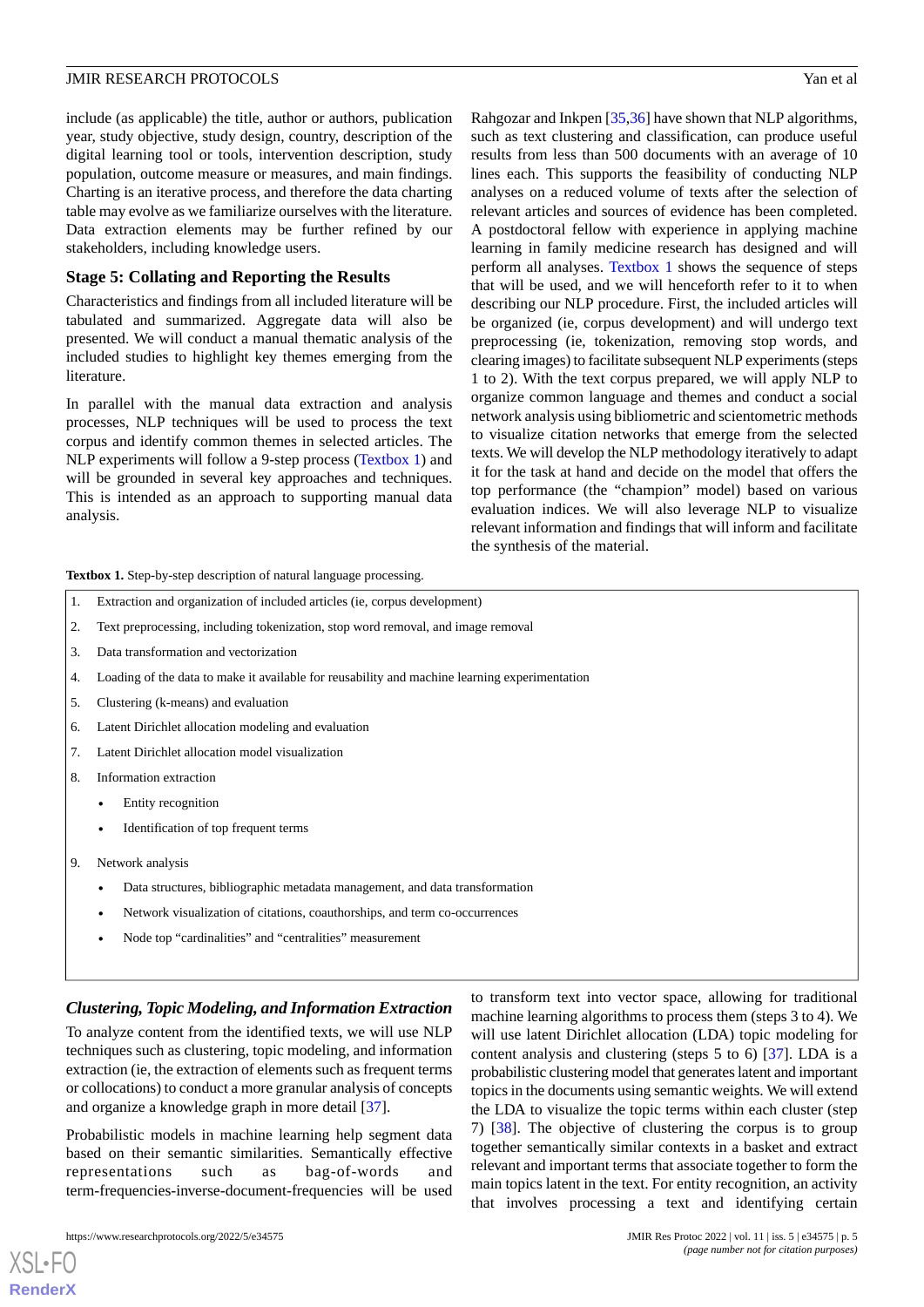In the absence of labeled data, evaluation of the clustering methods will be based on the semantic attributes of "similar" text, measured by indices such as coherence and mutual information [[40\]](#page-8-19). Other clustering algorithms, such as k-means, can also be used to decide the optimal number of clusters and the champion model using evaluation metrics such as the coherence, silhouette (a cluster validity measure that optimizes the betweenness within the densest clusters so that the furthest clusters contain the closest points possible) and elbow methods. Using the coherence and elbow methods, we will evaluate the quality of our clustering algorithms [\[41](#page-8-20)]. We will also evaluate how different clustering methods correspond with the subtopics and the titles of the paper groups using the Cohen κ score. As an example, we may derive clusters that illustrate how digital tools in family medicine residency education are (1) influencing educational content, (2) affecting education governance, or (3) inducing innovations in family medicine education. These insights can then be overlaid with the time dimension to observe directions, gaps, and emerging interests.

Results from these analyses will be compared to findings from the manual thematic analysis to identify similarities and differences between the 2 approaches and may suggest strengths, limitations, and opportunities for applying NLP to the data synthesis phase of scoping reviews. For example, this process may help rectify some of the challenges associated with literature reviews, such as heterogeneity in classifying research themes and maintaining a reliable balance between coverage and focus [[42\]](#page-8-21).

# *Bibliometric and Scientometric Methods*

Using social network analysis and relevant indices, such as cardinality and centrality of nodes, we will explore the evolution and emergence of research on digital learning tools by studying the patterns and connections between authors, fields, and journals during the review study period (step 9) [\[43](#page-8-22)].

We will perform a social network analysis of the included citations by extracting meta information from the digital library of included articles and construct bibliographic data in standard formats. This will allow for subsequent visualization of citation networks using open-source graph visualization tools [[44\]](#page-9-0). Coauthorship networks can depict scholarly teamwork and the main players given different thresholds (ie, at least 2 articles), providing insights into research trends and activities and their structures [[43](#page-8-22)[,45](#page-9-1),[46\]](#page-9-2). Another insightful network will be keyword co-occurrence, in which the size of the nodes will indicate the frequencies of terms and subject headings in the literature corpus. Lastly, a citation network will be produced given a threshold of at least "k" citations (k will be decided as per the norm reference sizes in the literature).

# **Stage 6: Patient and Public Involvement**

This scoping review was co-designed by a multidisciplinary team using an integrated knowledge translation approach.

 $XS$ -FO **[RenderX](http://www.renderx.com/)** Stakeholders and knowledge users, including clinicians, medical educators, digital learning tool developers, researchers, and students, will contribute to all stages of the study. Team members assisted in developing the research question, defining the scope of the search strategy, and identifying relevant data extraction elements. They also assisted in developing a methodology for the gray literature advanced site search by identifying websites and organizations that may contain relevant information. Some stakeholder group members will participate in screening and data extraction, and all group members will be invited to contribute to the data analysis, interpretation of the results, and preparation of findings for dissemination.

# *Results*

As of October 2021, we have completed stages 1, 2, and 3 of the scoping review. We identified 132 studies for inclusion through the academic literature search and 127 relevant studies in the gray literature search [\(Figure 1](#page-3-0)). Further refinement of the eligibility criteria and data extraction has been ongoing since September 2021 (stage 4). Collation of the results (stage 5) and preparation for dissemination (stage 6) are expected to occur between September 2021 and March 2022.

# *Discussion*

# **Overview**

In this scoping review, we will identify and consolidate information and evidence related to the use of existing digital learning tools in postgraduate family medicine training. Based on the preliminary results of this review, we hypothesize that our findings will demonstrate heterogeneity in the types and diversity of tools being used. Additionally, this scoping review will lay a foundation for exploring the effective evaluation of tools as part of future research.

# **The Use of NLP in Scoping Review Methodology**

Although our protocol is based on established methodology [[21-](#page-8-3)[23](#page-8-5)], our application of NLP techniques is novel. These NLP techniques may uncover influential authors or publications and popular themes in publishing practices, which will provide important information for future literature reviews and serve as helpful context for interested newcomers in this field of research.

The breadth of literature regarding the use of digital learning tools is vast. Previous systematic reviews have identified high levels of heterogeneity in the types of digital learning tools used, measures of effectiveness, and main findings [[8](#page-7-6)[,10](#page-7-12)-[14,](#page-7-13)[18](#page-8-0)]. As such, NLP techniques may allow us to begin understanding patterns in the emergence of this topic in the literature and structuring or classifying the diverse types of digital learning tools that have been described, among other insights. Using NLP techniques such as clustering, topic modeling, and information extraction will allow us to organize common themes, content areas, and concepts between texts. This may provide a more robust thematic analysis and represents an opportunity to compare findings from traditional human-developed analysis with those identified by computational and NLP techniques [[26\]](#page-8-9). Using computational techniques will provide the opportunity to explore how these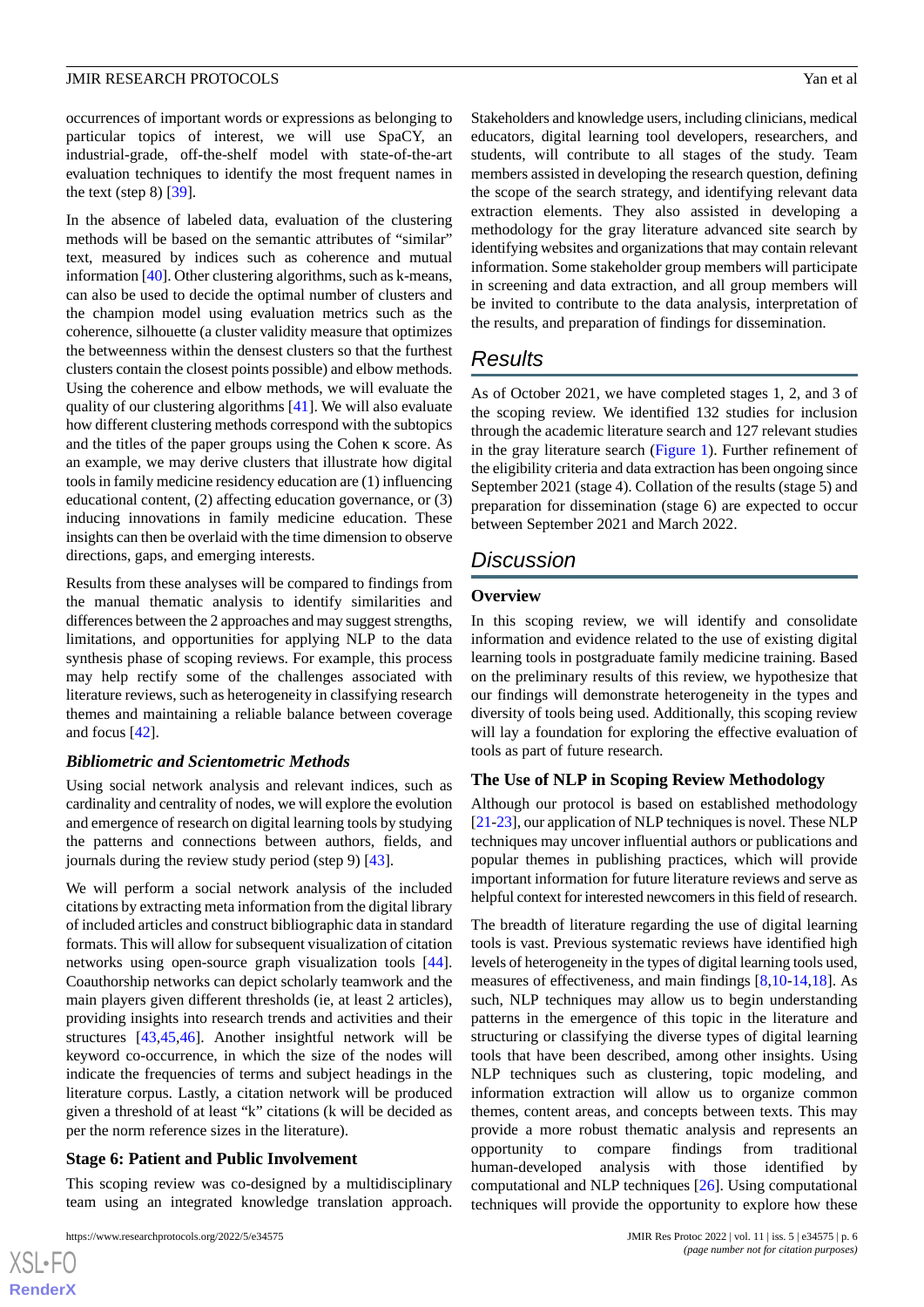techniques may be leveraged in the methodology of scoping reviews [[26\]](#page-8-9).

Furthermore, the application of NLP may be particularly well suited for the present review of digital learning tools in medical education, given that it is an emerging area of research with key terms that are not yet supported by well-indexed, comprehensive bibliographic databases [\[47](#page-9-3)]. The use of supplemental computational techniques, such as calculating cardinality and centrality of the articles based on a network model of references, will help us identify and measure the important position of the concepts within the body of knowledge. It will support traditional researcher-driven review strategies and be helpful for describing and understanding this vast and growing body of literature on digital learning tools.

Additionally, social network analysis to examine coauthorship networks has been previously applied in medical, health care, and medical education research with the aim of promoting or strengthening research collaboration [[46,](#page-9-2)[48](#page-9-4)[-50](#page-9-5)]. Therefore, generating an understanding of the nature of collaboration in digital learning for the medical education research community may accelerate cooperative research initiatives by connecting leaders and innovators across various disciplines. Given that the development of digital learning tools is inherently an interdisciplinary pursuit, such coauthorship network analysis will be an important step in driving innovation in this field. Finally, the methods we propose to describe and group research studies are novel, and to our knowledge, have not been explored in medical education research. The utility of automating the data extraction and descriptive phases of scoping reviews through NLP depends on the nature of the dataset (ie, the selected articles) and the information sought (ie, the review question). Thus, this study represents an opportunity to establish the feasibility of these techniques in this context and produce significant foundational knowledge to support the utilization of these powerful techniques in literature reviews in the rapidly growing area of medical education research and its related disciplines.

# **Limitations**

Development of this protocol for our review serves to provide a detailed structure for the scoping review and to improve the

transparency of the research. However, our study has several limitations. Since the objective of the review is to identify digital learning tools currently being used, we will not provide an evaluation of the quality of the digital learning tools. Additionally, digital learning tools that are not described in the academic and gray literature will not be captured in this scoping review. Any deviation from the scoping review protocol described here will be outlined in the final manuscript, accompanied by a rationale for the change.

#### **Dissemination Plan**

The findings from this scoping review will be presented to an interdisciplinary team at the University of Ottawa's Department of Family Medicine in order to inform the department on the current landscape of digital learning tools and aid the development of new and effective digital tools, with the aim of eventually designing digital tools for the department. As an institution that prioritizes innovation, the Department of Family Medicine actively collaborates with engineering departments and engages in co-design to develop adaptive and intelligent digital tools for education. The completion of this study, with its novel scoping review protocol, will involve continuous collaboration and effective knowledge translation among an interdisciplinary group of researchers. This interdisciplinary environment is key to enabling the exploration of novel applications of NLP in medical education and research, and it will foster further collaboration to drive innovation at the intersection of medicine and artificial intelligence. We plan to share consolidated findings in an article that will be submitted for publication in a peer-reviewed journal. Finally, findings will be disseminated through academic platforms, such as conference presentations and meetings, which will not only inform the collaborative development of digital tools to be integrated into medical curricula, but also provide an exciting, innovative, and novel framework for the application of NLP methods in medical education research. We hope that this information is of great value to educators and trainees interested in using existing tools, innovators looking to design digital learning tools that meet current needs, and researchers involved in the study of digital tools.

# **Acknowledgments**

This project was funded through the operations budget of the Department of Family Medicine.

# **Authors' Contributions**

<span id="page-6-0"></span>CS, AR, MH, SK, HY, TM, RH and CL designed the study. All authors reviewed the project protocol and provided important feedback to ensure the research would be relevant for the research end users. CS, HY, RH, TM and SK have started data collection. CS, HY, AR, and RH drafted and revised the manuscript. All authors provided feedback and critical revisions for important intellectual content. All authors approved the final draft of the manuscript.

# **Conflicts of Interest**

None declared.

[XSL](http://www.w3.org/Style/XSL)•FO **[RenderX](http://www.renderx.com/)**

#### **Multimedia Appendix 1**

Academic literature search terms.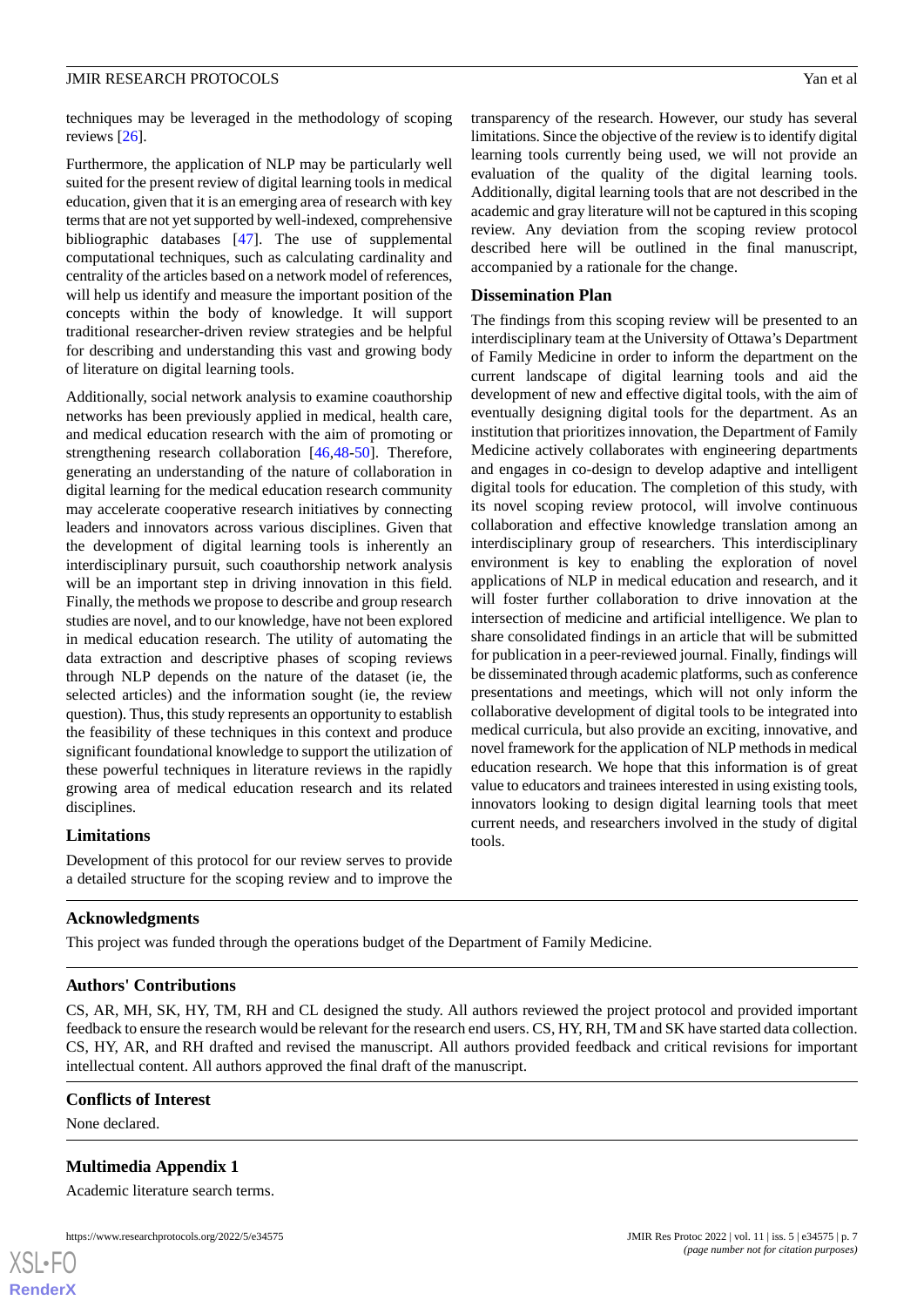[[DOCX File , 29 KB](https://jmir.org/api/download?alt_name=resprot_v11i5e34575_app1.docx&filename=7319c3fc01467d2b96e52082d93e4458.docx)-[Multimedia Appendix 1\]](https://jmir.org/api/download?alt_name=resprot_v11i5e34575_app1.docx&filename=7319c3fc01467d2b96e52082d93e4458.docx)

# <span id="page-7-9"></span>**Multimedia Appendix 2**

Search Strategy for Academic Databases. [[DOCX File , 14 KB](https://jmir.org/api/download?alt_name=resprot_v11i5e34575_app2.docx&filename=d865d8ee29c6323d1b2011435be49c0b.docx)-[Multimedia Appendix 2\]](https://jmir.org/api/download?alt_name=resprot_v11i5e34575_app2.docx&filename=d865d8ee29c6323d1b2011435be49c0b.docx)

# <span id="page-7-10"></span>**Multimedia Appendix 3**

Search strategy for Google search engine. [[DOCX File , 12 KB](https://jmir.org/api/download?alt_name=resprot_v11i5e34575_app3.docx&filename=97444a608bef7460037678655f6cd470.docx)-[Multimedia Appendix 3\]](https://jmir.org/api/download?alt_name=resprot_v11i5e34575_app3.docx&filename=97444a608bef7460037678655f6cd470.docx)

# <span id="page-7-0"></span>**References**

- <span id="page-7-1"></span>1. Ahmed H, Allaf M, Elghazaly H. COVID-19 and medical education. Lancet Infect Dis 2020 Jul;20(7):777-778 [\[FREE Full](http://europepmc.org/abstract/MED/32213335) [text](http://europepmc.org/abstract/MED/32213335)] [doi: [10.1016/S1473-3099\(20\)30226-7\]](http://dx.doi.org/10.1016/S1473-3099(20)30226-7) [Medline: [32213335](http://www.ncbi.nlm.nih.gov/entrez/query.fcgi?cmd=Retrieve&db=PubMed&list_uids=32213335&dopt=Abstract)]
- <span id="page-7-2"></span>2. Han H, Resch DS, Kovach RA. Educational technology in medical education. Teach Learn Med 2013;25 Suppl 1:S39-S43. [doi: [10.1080/10401334.2013.842914](http://dx.doi.org/10.1080/10401334.2013.842914)] [Medline: [24246105\]](http://www.ncbi.nlm.nih.gov/entrez/query.fcgi?cmd=Retrieve&db=PubMed&list_uids=24246105&dopt=Abstract)
- <span id="page-7-3"></span>3. Colbert J, Chokshi D. Technology in medical education—Osler meets Watson. J Gen Intern Med 2014 Dec;29(12):1584-1585 [[FREE Full text](http://europepmc.org/abstract/MED/25095968)] [doi: [10.1007/s11606-014-2975-x\]](http://dx.doi.org/10.1007/s11606-014-2975-x) [Medline: [25095968](http://www.ncbi.nlm.nih.gov/entrez/query.fcgi?cmd=Retrieve&db=PubMed&list_uids=25095968&dopt=Abstract)]
- <span id="page-7-4"></span>4. Kay D, Pasarica M. Using technology to increase student (and faculty satisfaction with) engagement in medical education. Adv Physiol Educ 2019 Sep 01;43(3):408-413 [\[FREE Full text](https://journals.physiology.org/doi/10.1152/advan.00033.2019?url_ver=Z39.88-2003&rfr_id=ori:rid:crossref.org&rfr_dat=cr_pub%3dpubmed)] [doi: [10.1152/advan.00033.2019\]](http://dx.doi.org/10.1152/advan.00033.2019) [Medline: [31408381](http://www.ncbi.nlm.nih.gov/entrez/query.fcgi?cmd=Retrieve&db=PubMed&list_uids=31408381&dopt=Abstract)]
- <span id="page-7-5"></span>5. Thoma B, Turnquist A, Zaver F, Hall AK, Chan TM. Communication, learning and assessment: Exploring the dimensions of the digital learning environment. Med Teach 2019 Apr;41(4):385-390. [doi: [10.1080/0142159X.2019.1567911\]](http://dx.doi.org/10.1080/0142159X.2019.1567911) [Medline: [30973801](http://www.ncbi.nlm.nih.gov/entrez/query.fcgi?cmd=Retrieve&db=PubMed&list_uids=30973801&dopt=Abstract)]
- 6. McCoy L, Lewis JH, Dalton D. Gamification and Multimedia for Medical Education: A Landscape Review. J Am Osteopath Assoc 2016 Jan;116(1):22-34 [[FREE Full text](https://www.degruyter.com/document/doi/10.7556/jaoa.2016.003)] [doi: [10.7556/jaoa.2016.003](http://dx.doi.org/10.7556/jaoa.2016.003)] [Medline: [26745561](http://www.ncbi.nlm.nih.gov/entrez/query.fcgi?cmd=Retrieve&db=PubMed&list_uids=26745561&dopt=Abstract)]
- <span id="page-7-6"></span>7. O'Doherty D, Dromey M, Lougheed J, Hannigan A, Last J, McGrath D. Barriers and solutions to online learning in medical education - an integrative review. BMC Med Educ 2018 Jun 07;18(1):130 [\[FREE Full text](https://bmcmededuc.biomedcentral.com/articles/10.1186/s12909-018-1240-0)] [doi: [10.1186/s12909-018-1240-0\]](http://dx.doi.org/10.1186/s12909-018-1240-0) [Medline: [29880045](http://www.ncbi.nlm.nih.gov/entrez/query.fcgi?cmd=Retrieve&db=PubMed&list_uids=29880045&dopt=Abstract)]
- 8. Vallée A, Blacher J, Cariou A, Sorbets E. Blended Learning Compared to Traditional Learning in Medical Education: Systematic Review and Meta-Analysis. J Med Internet Res 2020 Aug 10;22(8):e16504 [[FREE Full text\]](https://www.jmir.org/2020/8/e16504/) [doi: [10.2196/16504\]](http://dx.doi.org/10.2196/16504) [Medline: [32773378](http://www.ncbi.nlm.nih.gov/entrez/query.fcgi?cmd=Retrieve&db=PubMed&list_uids=32773378&dopt=Abstract)]
- <span id="page-7-12"></span>9. Wahabi HA, Esmaeil SA, Bahkali KH, Titi MA, Amer YS, Fayed AA, et al. Medical Doctors' Offline Computer-Assisted Digital Education: Systematic Review by the Digital Health Education Collaboration. J Med Internet Res 2019 Mar 01;21(3):e12998 [\[FREE Full text](https://www.jmir.org/2019/3/e12998/)] [doi: [10.2196/12998\]](http://dx.doi.org/10.2196/12998) [Medline: [30821689\]](http://www.ncbi.nlm.nih.gov/entrez/query.fcgi?cmd=Retrieve&db=PubMed&list_uids=30821689&dopt=Abstract)
- <span id="page-7-8"></span><span id="page-7-7"></span>10. Kyaw BM, Posadzki P, Paddock S, Car J, Campbell J, Tudor Car L. Effectiveness of Digital Education on Communication Skills Among Medical Students: Systematic Review and Meta-Analysis by the Digital Health Education Collaboration. J Med Internet Res 2019 Aug 27;21(8):e12967 [\[FREE Full text\]](https://www.jmir.org/2019/8/e12967/) [doi: [10.2196/12967](http://dx.doi.org/10.2196/12967)] [Medline: [31456579\]](http://www.ncbi.nlm.nih.gov/entrez/query.fcgi?cmd=Retrieve&db=PubMed&list_uids=31456579&dopt=Abstract)
- 11. Gentry SV, Gauthier A, L'Estrade Ehrstrom B, Wortley D, Lilienthal A, Tudor Car L, et al. Serious Gaming and Gamification Education in Health Professions: Systematic Review. J Med Internet Res 2019 Mar 28;21(3):e12994 [[FREE Full text](https://www.jmir.org/2019/3/e12994/)] [doi: [10.2196/12994\]](http://dx.doi.org/10.2196/12994) [Medline: [30920375\]](http://www.ncbi.nlm.nih.gov/entrez/query.fcgi?cmd=Retrieve&db=PubMed&list_uids=30920375&dopt=Abstract)
- <span id="page-7-13"></span>12. Arruzza E, Chau M. A scoping review of randomised controlled trials to assess the value of gamification in the higher education of health science students. J Med Imaging Radiat Sci 2021 Mar;52(1):137-146. [doi: [10.1016/j.jmir.2020.10.003](http://dx.doi.org/10.1016/j.jmir.2020.10.003)] [Medline: [33153931](http://www.ncbi.nlm.nih.gov/entrez/query.fcgi?cmd=Retrieve&db=PubMed&list_uids=33153931&dopt=Abstract)]
- 13. Xu X, Posadzki PP, Lee GE, Car J, Smith HE. Digital Education for Health Professions in the Field of Dermatology: A Systematic Review by Digital Health Education Collaboration. Acta Derm Venereol 2019 Feb 01;99(2):133-138 [[FREE](https://www.medicaljournals.se/acta/content/abstract/10.2340/00015555-3068) [Full text\]](https://www.medicaljournals.se/acta/content/abstract/10.2340/00015555-3068) [doi: [10.2340/00015555-3068\]](http://dx.doi.org/10.2340/00015555-3068) [Medline: [30320871\]](http://www.ncbi.nlm.nih.gov/entrez/query.fcgi?cmd=Retrieve&db=PubMed&list_uids=30320871&dopt=Abstract)
- 14. Dunleavy G, Nikolaou CK, Nifakos S, Atun R, Law GCY, Tudor Car L. Mobile Digital Education for Health Professions: Systematic Review and Meta-Analysis by the Digital Health Education Collaboration. J Med Internet Res 2019 Feb 12;21(2):e12937 [\[FREE Full text](https://www.jmir.org/2019/2/e12937/)] [doi: [10.2196/12937\]](http://dx.doi.org/10.2196/12937) [Medline: [30747711\]](http://www.ncbi.nlm.nih.gov/entrez/query.fcgi?cmd=Retrieve&db=PubMed&list_uids=30747711&dopt=Abstract)
- <span id="page-7-11"></span>15. Semwal M, Whiting P, Bajpai R, Bajpai S, Kyaw BM, Tudor Car L. Digital Education for Health Professions on Smoking Cessation Management: Systematic Review by the Digital Health Education Collaboration. J Med Internet Res 2019 Mar 04;21(3):e13000 [\[FREE Full text](https://www.jmir.org/2019/3/e13000/)] [doi: [10.2196/13000\]](http://dx.doi.org/10.2196/13000) [Medline: [30829576\]](http://www.ncbi.nlm.nih.gov/entrez/query.fcgi?cmd=Retrieve&db=PubMed&list_uids=30829576&dopt=Abstract)
- 16. Huang Z, Semwal M, Lee SY, Tee M, Ong W, Tan WS, et al. Digital Health Professions Education on Diabetes Management: Systematic Review by the Digital Health Education Collaboration. J Med Internet Res 2019 Feb 21;21(2):e12997 [[FREE](https://www.jmir.org/2019/2/e12997/) [Full text\]](https://www.jmir.org/2019/2/e12997/) [doi: [10.2196/12997\]](http://dx.doi.org/10.2196/12997) [Medline: [30789348](http://www.ncbi.nlm.nih.gov/entrez/query.fcgi?cmd=Retrieve&db=PubMed&list_uids=30789348&dopt=Abstract)]
- 17. Kyaw BM, Saxena N, Posadzki P, Vseteckova J, Nikolaou CK, George PP, et al. Virtual Reality for Health Professions Education: Systematic Review and Meta-Analysis by the Digital Health Education Collaboration. J Med Internet Res 2019 Jan 22;21(1):e12959 [[FREE Full text](https://www.jmir.org/2019/1/e12959/)] [doi: [10.2196/12959\]](http://dx.doi.org/10.2196/12959) [Medline: [30668519](http://www.ncbi.nlm.nih.gov/entrez/query.fcgi?cmd=Retrieve&db=PubMed&list_uids=30668519&dopt=Abstract)]

[XSL](http://www.w3.org/Style/XSL)•FO **[RenderX](http://www.renderx.com/)**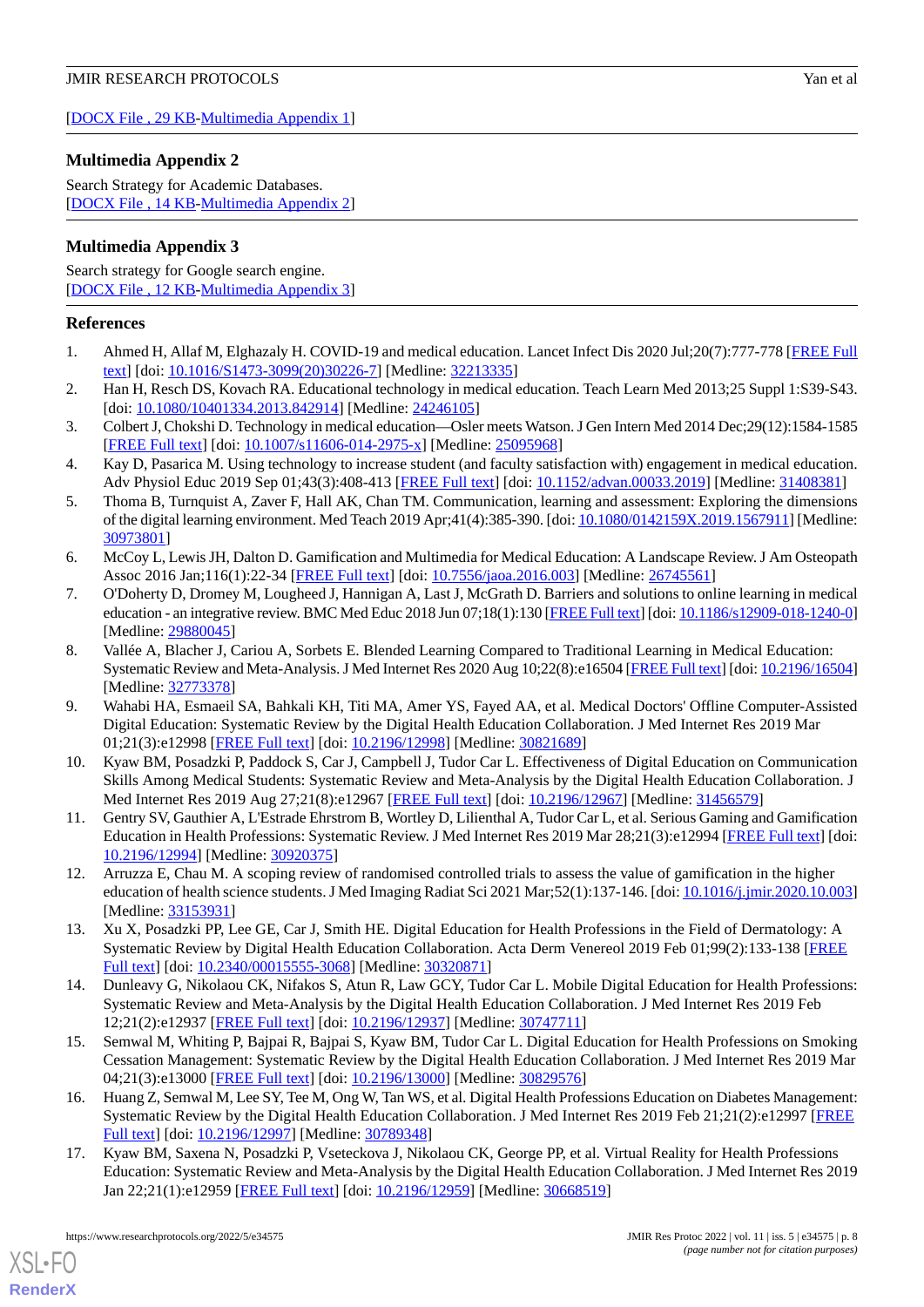- <span id="page-8-0"></span>18. Posadzki P, Bala MM, Kyaw BM, Semwal M, Divakar U, Koperny M, et al. Offline Digital Education for Postregistration Health Professions: Systematic Review and Meta-Analysis by the Digital Health Education Collaboration. J Med Internet Res 2019 Apr 24;21(4):e12968 [\[FREE Full text\]](https://www.jmir.org/2019/4/e12968/) [doi: [10.2196/12968\]](http://dx.doi.org/10.2196/12968) [Medline: [31017584\]](http://www.ncbi.nlm.nih.gov/entrez/query.fcgi?cmd=Retrieve&db=PubMed&list_uids=31017584&dopt=Abstract)
- <span id="page-8-2"></span><span id="page-8-1"></span>19. Oandasan I, Working Group on Postgraduate Curriculum Review. Advancing Canada's family medicine curriculum: Triple C. Can Fam Physician 2011 Jun;57(6):739-40, e237 [\[FREE Full text\]](http://www.cfp.ca/cgi/pmidlookup?view=long&pmid=21673223) [Medline: [21673223\]](http://www.ncbi.nlm.nih.gov/entrez/query.fcgi?cmd=Retrieve&db=PubMed&list_uids=21673223&dopt=Abstract)
- 20. Kerr J, Walsh AE, Konkin J, Tannenbaum D, Organek AJ, Parsons E, et al. Renewing postgraduate family medicine
- <span id="page-8-3"></span>education: the rationale for Triple C. Can Fam Physician 2011 Aug; 57(8): 963-964 [\[FREE Full text\]](http://www.cfp.ca/cgi/pmidlookup?view=long&pmid=21841118) [Medline: [21841118](http://www.ncbi.nlm.nih.gov/entrez/query.fcgi?cmd=Retrieve&db=PubMed&list_uids=21841118&dopt=Abstract)] 21. Arksey H, O'Malley L. Scoping studies: towards a methodological framework. Int J Soc Res Methodol 2005 Feb;8(1):19-32 [[FREE Full text](https://doi.org/10.1080/1364557032000119616)] [doi: [10.1080/1364557032000119616\]](http://dx.doi.org/10.1080/1364557032000119616)
- <span id="page-8-5"></span><span id="page-8-4"></span>22. Levac D, Colquhoun H, O'Brien KK. Scoping studies: advancing the methodology. Implement Sci 2010 Sep 20;5:69 [\[FREE](https://implementationscience.biomedcentral.com/articles/10.1186/1748-5908-5-69) [Full text\]](https://implementationscience.biomedcentral.com/articles/10.1186/1748-5908-5-69) [doi: [10.1186/1748-5908-5-69\]](http://dx.doi.org/10.1186/1748-5908-5-69) [Medline: [20854677](http://www.ncbi.nlm.nih.gov/entrez/query.fcgi?cmd=Retrieve&db=PubMed&list_uids=20854677&dopt=Abstract)]
- <span id="page-8-6"></span>23. Marshall IJ, Wallace BC. Toward systematic review automation: a practical guide to using machine learning tools in research synthesis. Syst Rev 2019 Jul 11;8(1):163 [\[FREE Full text](https://systematicreviewsjournal.biomedcentral.com/articles/10.1186/s13643-019-1074-9)] [doi: [10.1186/s13643-019-1074-9\]](http://dx.doi.org/10.1186/s13643-019-1074-9) [Medline: [31296265\]](http://www.ncbi.nlm.nih.gov/entrez/query.fcgi?cmd=Retrieve&db=PubMed&list_uids=31296265&dopt=Abstract)
- <span id="page-8-7"></span>24. Nadkarni PM, Ohno-Machado L, Chapman WW. Natural language processing: an introduction. J Am Med Inform Assoc 2011;18(5):544-551 [[FREE Full text](http://europepmc.org/abstract/MED/21846786)] [doi: [10.1136/amiajnl-2011-000464](http://dx.doi.org/10.1136/amiajnl-2011-000464)] [Medline: [21846786](http://www.ncbi.nlm.nih.gov/entrez/query.fcgi?cmd=Retrieve&db=PubMed&list_uids=21846786&dopt=Abstract)]
- <span id="page-8-9"></span>25. Miwa M, Thomas J, O'Mara-Eves A, Ananiadou S. Reducing systematic review workload through certainty-based screening. J Biomed Inform 2014 Oct;51:242-253 [\[FREE Full text](https://linkinghub.elsevier.com/retrieve/pii/S1532-0464(14)00143-9)] [doi: [10.1016/j.jbi.2014.06.005](http://dx.doi.org/10.1016/j.jbi.2014.06.005)] [Medline: [24954015](http://www.ncbi.nlm.nih.gov/entrez/query.fcgi?cmd=Retrieve&db=PubMed&list_uids=24954015&dopt=Abstract)]
- 26. Stansfield C, Thomas J, Kavanagh J. 'Clustering' documents automatically to support scoping reviews of research: a case study. Res Synth Methods 2013 Sep;4(3):230-241. [doi: [10.1002/jrsm.1082](http://dx.doi.org/10.1002/jrsm.1082)] [Medline: [26053843](http://www.ncbi.nlm.nih.gov/entrez/query.fcgi?cmd=Retrieve&db=PubMed&list_uids=26053843&dopt=Abstract)]
- 27. Bao Y, Deng Z, Wang Y, Kim H, Armengol VD, Acevedo F, et al. Using Machine Learning and Natural Language Processing to Review and Classify the Medical Literature on Cancer Susceptibility Genes. JCO Clin Cancer Inform 2019 Sep;3:1-9 [[FREE Full text](https://ascopubs.org/doi/10.1200/CCI.19.00042?url_ver=Z39.88-2003&rfr_id=ori:rid:crossref.org&rfr_dat=cr_pub%3dpubmed)] [doi: [10.1200/CCI.19.00042](http://dx.doi.org/10.1200/CCI.19.00042)] [Medline: [31545655](http://www.ncbi.nlm.nih.gov/entrez/query.fcgi?cmd=Retrieve&db=PubMed&list_uids=31545655&dopt=Abstract)]
- <span id="page-8-8"></span>28. Jonnalagadda SR, Goyal P, Huffman MD. Automating data extraction in systematic reviews: a systematic review. Syst Rev 2015 Jun 15;4:78 [\[FREE Full text\]](https://systematicreviewsjournal.biomedcentral.com/articles/10.1186/s13643-015-0066-7) [doi: [10.1186/s13643-015-0066-7\]](http://dx.doi.org/10.1186/s13643-015-0066-7) [Medline: [26073888\]](http://www.ncbi.nlm.nih.gov/entrez/query.fcgi?cmd=Retrieve&db=PubMed&list_uids=26073888&dopt=Abstract)
- <span id="page-8-10"></span>29. O'Mara-Eves A, Brunton G, McDaid D, Kavanagh J, Oliver S, Thomas J. Techniques for identifying cross-disciplinary and 'hard-to-detect' evidence for systematic review. Res Synth Methods 2014 Mar;5(1):50-59. [doi: [10.1002/jrsm.1094\]](http://dx.doi.org/10.1002/jrsm.1094) [Medline: [26054025](http://www.ncbi.nlm.nih.gov/entrez/query.fcgi?cmd=Retrieve&db=PubMed&list_uids=26054025&dopt=Abstract)]
- <span id="page-8-11"></span>30. Sadoughi F, Valinejadi A, Shirazi MS, Khademi R. Social Network Analysis of Iranian Researchers on Medical Parasitology: A 41 Year Co-Authorship Survey. Iran J Parasitol 2016;11(2):204-212 [\[FREE Full text\]](http://europepmc.org/abstract/MED/28096854) [Medline: [28096854\]](http://www.ncbi.nlm.nih.gov/entrez/query.fcgi?cmd=Retrieve&db=PubMed&list_uids=28096854&dopt=Abstract)
- <span id="page-8-12"></span>31. Kurosawa T, Takama Y. Co-Authorship Networks Visualization System for Supporting Survey of Researchers'Future Activities. JETWI 2012 Feb 01;4(1):3 [[FREE Full text](https://doi.org/10.4304/jetwi.4.1.3-14)] [doi: [10.4304/jetwi.4.1.3-14](http://dx.doi.org/10.4304/jetwi.4.1.3-14)]
- <span id="page-8-13"></span>32. Soheili F, Osareh F. A Survey on Density and Size of Co-authorship Networks in Information Science Journals. Iran J Inf Process Manag 2014;29:351-372 [[FREE Full text\]](http://jipm.irandoc.ac.ir/article-1-2203-en.html)
- <span id="page-8-14"></span>33. Pollock A, Campbell P, Struthers C, Synnot A, Nunn J, Hill S, et al. Stakeholder involvement in systematic reviews: a scoping review. Syst Rev 2018 Nov 24;7(1):208 [[FREE Full text\]](https://systematicreviewsjournal.biomedcentral.com/articles/10.1186/s13643-018-0852-0) [doi: [10.1186/s13643-018-0852-0](http://dx.doi.org/10.1186/s13643-018-0852-0)] [Medline: [30474560](http://www.ncbi.nlm.nih.gov/entrez/query.fcgi?cmd=Retrieve&db=PubMed&list_uids=30474560&dopt=Abstract)]
- <span id="page-8-15"></span>34. Tricco AC, Lillie E, Zarin W, O'Brien KK, Colquhoun H, Levac D, et al. PRISMA Extension for Scoping Reviews (PRISMA-ScR): Checklist and Explanation. Ann Intern Med 2018 Oct 02;169(7):467-473 [[FREE Full text](https://www.acpjournals.org/doi/abs/10.7326/M18-0850?url_ver=Z39.88-2003&rfr_id=ori:rid:crossref.org&rfr_dat=cr_pub%3dpubmed)] [doi: [10.7326/M18-0850](http://dx.doi.org/10.7326/M18-0850)] [Medline: [30178033\]](http://www.ncbi.nlm.nih.gov/entrez/query.fcgi?cmd=Retrieve&db=PubMed&list_uids=30178033&dopt=Abstract)
- <span id="page-8-17"></span><span id="page-8-16"></span>35. Rahgozar A, Inkpen D. Semantics and Homothetic Clustering of Hafez Poetry. : Association for Computational Linguistics; 2019 Presented at: 3rd Joint SIGHUM Workshop on Computational Linguistics for Cultural Heritage, Social Sciences, Humanities and Literature; February 15, 2019; Minneapolis, USA p. 82-90. [doi: [10.18653/v1/W19-2511\]](http://dx.doi.org/10.18653/v1/W19-2511)
- <span id="page-8-18"></span>36. Rahgozar A, Inkpen D. Poetry Chronological Classification: Hafez. In: Lecture Notes in Computer Science. Cham, Switzerland: Springer International Publishing; 2016:131-136.
- 37. Blei D, Ng A, Jordan M. Latent Dirichlet Allocation. J Mach Learn Res 2003;3:993-1022.
- <span id="page-8-19"></span>38. Sievert C, Shirley K. LDAvis: A method for visualizing and interpreting topics. : Association for Computational Linguistics; 2014 Presented at: The 52nd Annual Meeting of the Association for Computational Linguistics; June 22-27, 2014; Baltimore, Maryland, USA. [doi: [10.3115/v1/w14-3110](http://dx.doi.org/10.3115/v1/w14-3110)]
- <span id="page-8-20"></span>39. Partalidou E, Spyromitros-Xioufis E, Doropoulos S, Vologiannidis S, Diamantaras K. Design and implementation of an open source Greek POS TaggerEntity Recognizer using spaCy. : IEEE; 2019 Presented at: 2019 IEEE/WIC/ACM International Conference on Web Intelligence; October 14-17, 2019; Thessaloniki, Greece p. 337. [doi: [10.48550/arXiv.1912.10162\]](http://dx.doi.org/10.48550/arXiv.1912.10162)
- <span id="page-8-22"></span><span id="page-8-21"></span>40. Röder M, Both A, Hinneburg A. Exploring the Space of Topic Coherence Measures. USA: Association for Computing Machinery; 2015 Presented at: The Eighth ACM International Conference on Web Search and Data Mining; February 2-6, 2015; Shanghai, China p. 399-408. [doi: [10.1145/2684822.2685324\]](http://dx.doi.org/10.1145/2684822.2685324)
- 41. Veloso R, Portela F, Santos M, Silva, Rua F, Abelha A. A Clustering Approach for Predicting Readmissions in Intensive Medicine. Procedia Technol 2014;16:1307-1316. [doi: [10.1016/j.protcy.2014.10.147](http://dx.doi.org/10.1016/j.protcy.2014.10.147)]
- 42. Blümel C, Schniedermann A. Studying review articles in scientometrics and beyond: a research agenda. Scientometrics 2020 Apr 04;124(1):711-728. [doi: [10.1007/s11192-020-03431-7](http://dx.doi.org/10.1007/s11192-020-03431-7)]
- 43. Mohammadamin E, Ali R, Abrizah A. Co-authorship network of scientometrics research collaboration. Malays J Libr Inf Sci 2017;17(3):73-93.

 $XS$  • FO **[RenderX](http://www.renderx.com/)**